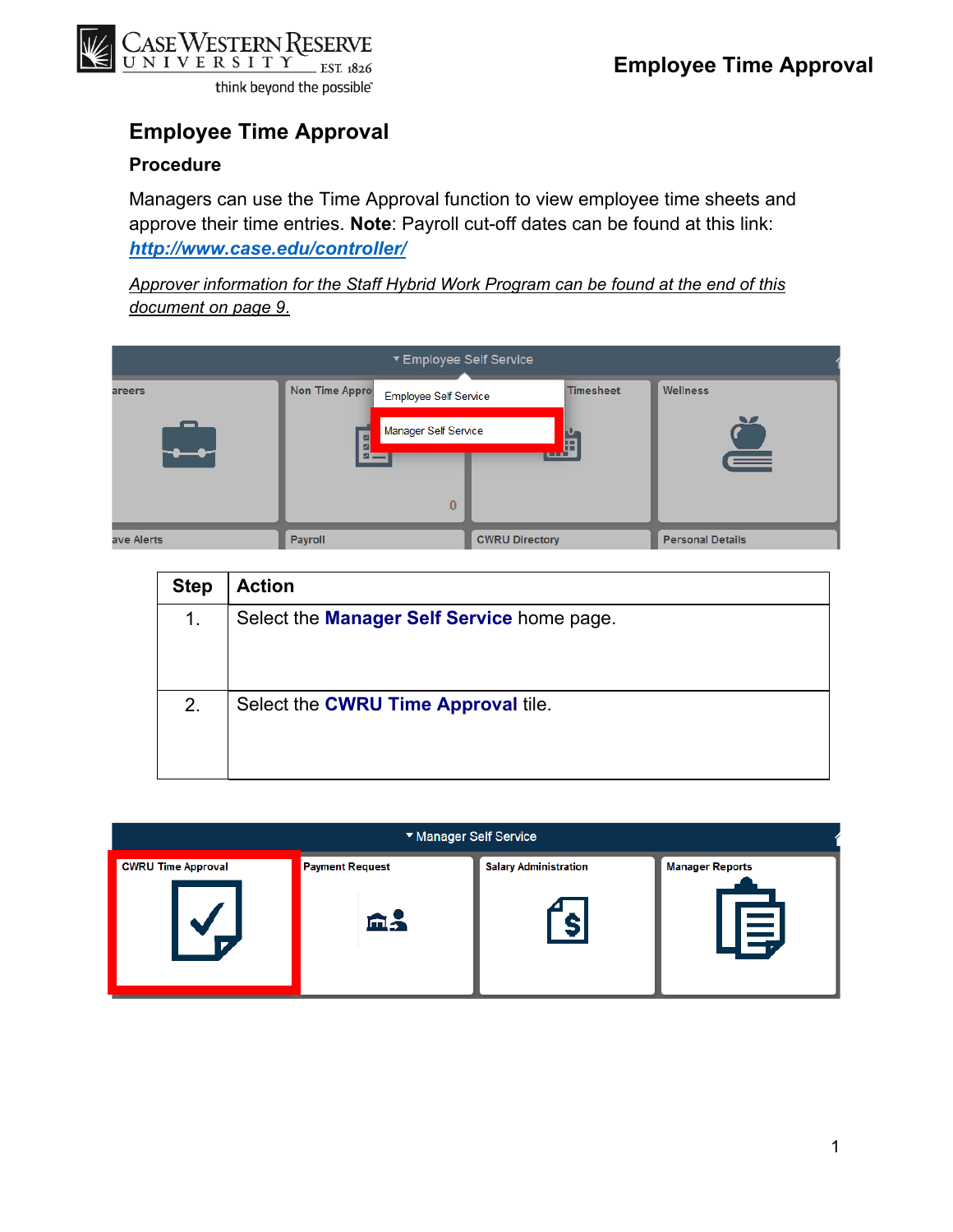

| K Manager Self Service     |          | Case Time Approval |
|----------------------------|----------|--------------------|
| Group ID Begins with       |          |                    |
| Search                     |          |                    |
|                            | 879 rows |                    |
| 101000-EXEMPT              |          |                    |
|                            |          |                    |
| 2<br>101000-NONEX          |          |                    |
| 101000-STUDENT<br>3        |          |                    |
|                            |          |                    |
| 101701-EXEMPT<br>4         |          |                    |
| 5<br><b>101701-STUDENT</b> |          |                    |
|                            |          |                    |

| <b>Step</b> | <b>Action</b>                                                                                                                                                        |
|-------------|----------------------------------------------------------------------------------------------------------------------------------------------------------------------|
| 3.          | The Time Approval Search page appears. The departments available<br>to approve will be displayed.                                                                    |
| 4.          | Scroll through the list or type in the department and select <b>Search.</b>                                                                                          |
| 5.          | The Time Approval Summary page appears. All employees that you<br>supervise in the selected department will appear in the list.                                      |
|             | Each employee has a data row, which includes the following items:                                                                                                    |
|             | <b>Empl ID</b> (employee ID)<br><b>Name</b><br><b>Dept</b> (department)<br><b>Job Title</b><br><b>Employee Class</b><br><b>Total Hours</b> (year to date)<br>Status. |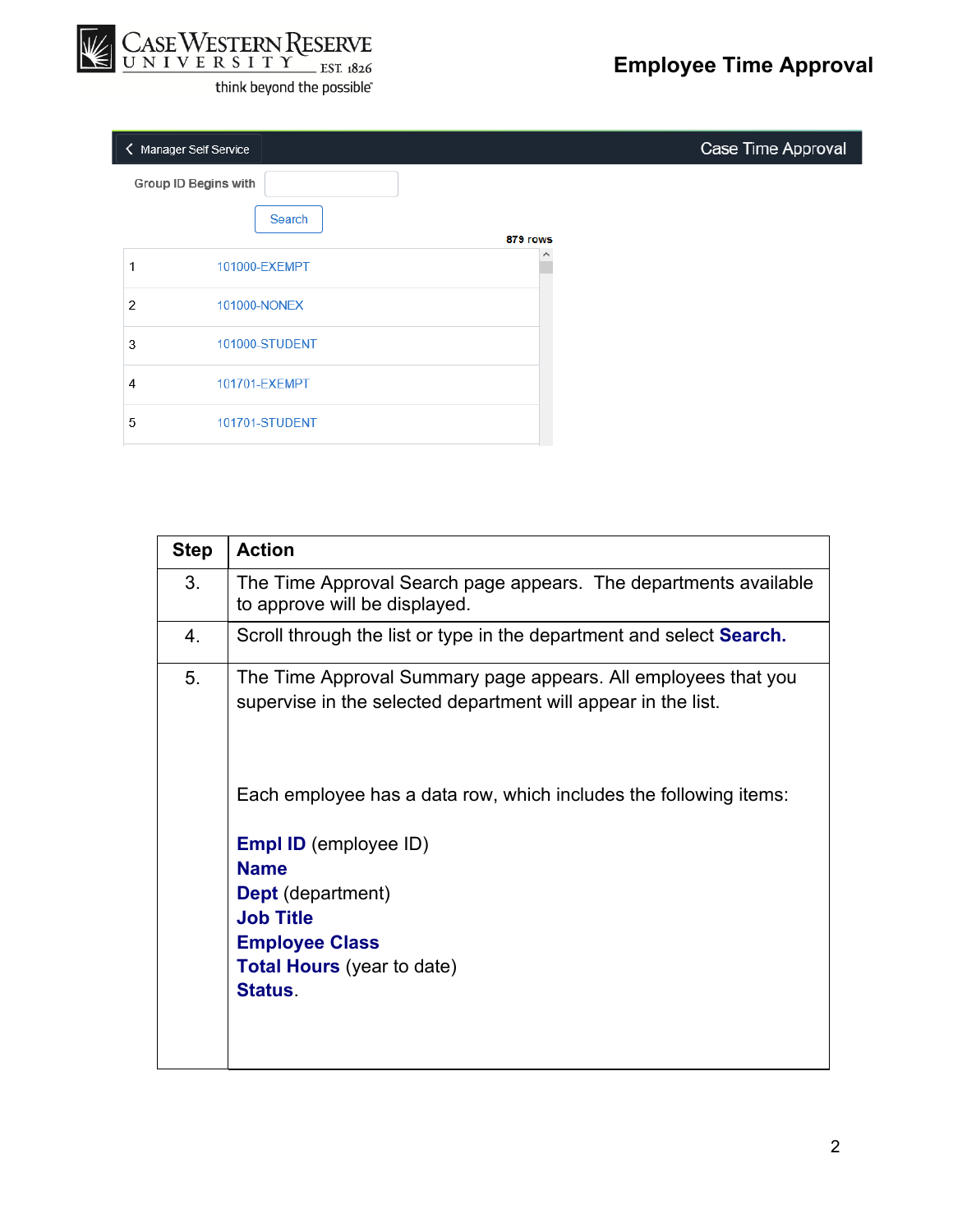

| 222222<br>Group                   |                  |                       |                           |                          |                                                                                                                      |                                                                                                                                     |                              |
|-----------------------------------|------------------|-----------------------|---------------------------|--------------------------|----------------------------------------------------------------------------------------------------------------------|-------------------------------------------------------------------------------------------------------------------------------------|------------------------------|
| <b>Rcd</b><br>Nbr Name $\diamond$ | <b>Dept</b><br>☆ | Job Title $\Diamond$  | Employee Class $\diamond$ | GL<br>Pay<br><b>Type</b> | <b>Total</b><br><b>Hours</b><br>≎                                                                                    | Status $\diamond$                                                                                                                   | 6 rows<br><b>Details</b>     |
| 0 User1, Test                     | 222222           |                       |                           |                          | 90.00                                                                                                                | <b>Needs Approval</b>                                                                                                               | Q                            |
| 0 User2, Test                     | 222222           |                       |                           |                          | 75.00                                                                                                                | <b>Needs Approval</b>                                                                                                               | Q                            |
| $0$ User3, Test                   | 222222           | Coordinator           |                           |                          | 150.00                                                                                                               | <b>Partially Approved</b>                                                                                                           | Q                            |
| 0 User4. Test                     | 222222           | <b>Coordinator NE</b> | Staff Nonexempt 40 hr wk  |                          | 160.00                                                                                                               | <b>Partially Approved</b>                                                                                                           | Q                            |
| 0 User5, Test                     | 222222           | <b>Executive Aide</b> |                           |                          |                                                                                                                      | <b>Needs Approval</b>                                                                                                               | Q                            |
| 0 User6, Test                     | 222222           | Coordinator           |                           |                          |                                                                                                                      | <b>Partially Approved</b>                                                                                                           | Q                            |
|                                   |                  | <b>NONEX</b>          |                           |                          | Department Assistant 3 Staff Nonexempt 37.5 hr wk 515500<br>Department Assistant 3 Staff Nonexempt 37.5 hr wk 515500 | Staff Nonexempt 37.5 hr wk 515500<br>515600<br>Staff Nonexempt 37.5 hr wk 515500 150.00<br>Staff Nonexempt 37.5 hr wk 515500 150.00 | Dept 222222 Non-Exempt Staff |

| <b>Step</b> | <b>Action</b>                                                                                    |
|-------------|--------------------------------------------------------------------------------------------------|
| 6.          | To view an employee's time sheet, click the <b>Details</b> look up button<br>(magnifying glass). |
|             | <b>Details</b>                                                                                   |
|             | Q                                                                                                |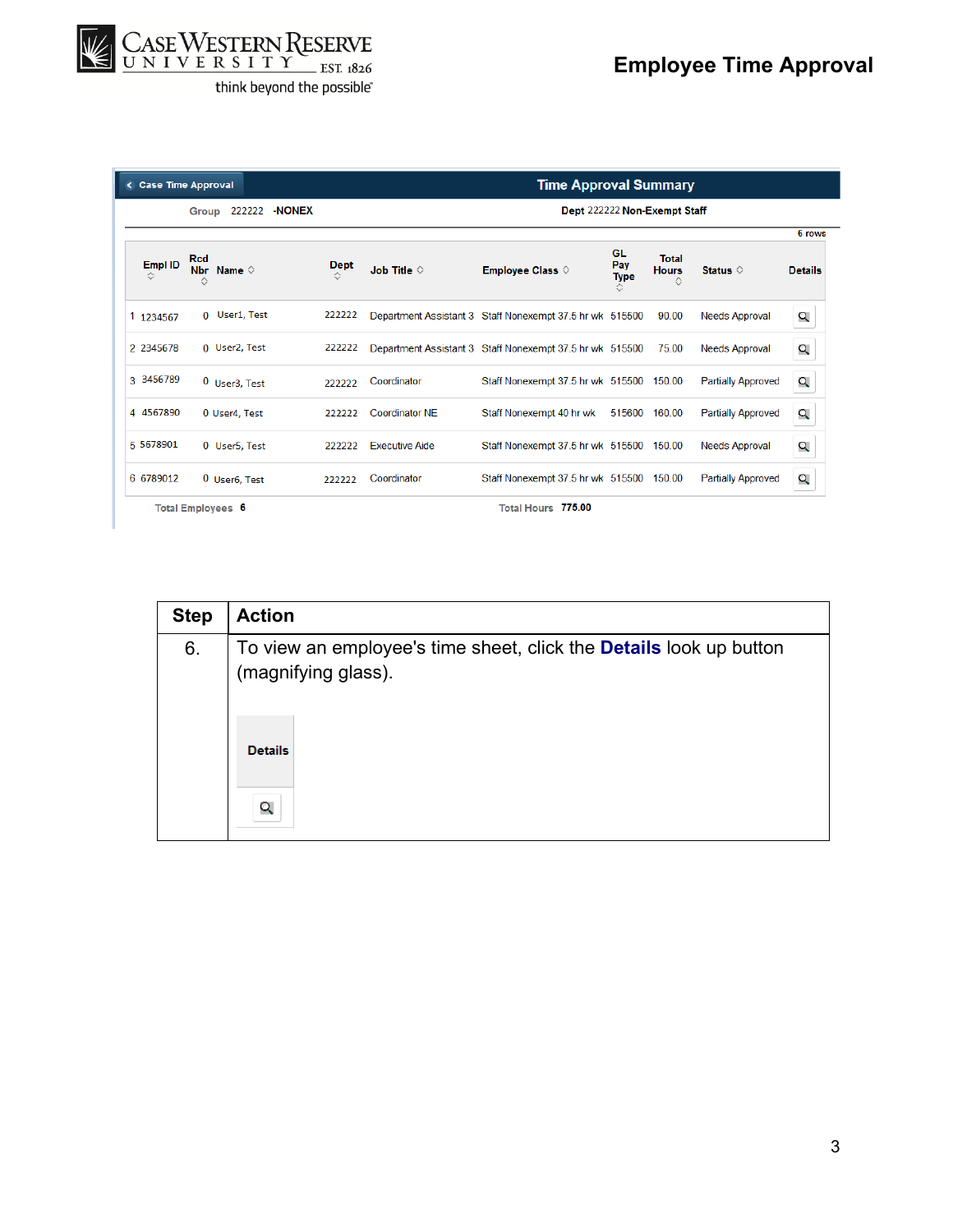

| <b>&lt; Time Approval Summary</b>                                                                                    |                                        |                              | <b>Exception Time Entry Approval</b>           |                           |           |                     |                                           |                  | $\land$ $\alpha$ $\equiv$ $\circ$ |
|----------------------------------------------------------------------------------------------------------------------|----------------------------------------|------------------------------|------------------------------------------------|---------------------------|-----------|---------------------|-------------------------------------------|------------------|-----------------------------------|
| Employee ID 5678901<br>Title Executive Aide                                                                          |                                        |                              | Rcd 0<br>Empl Class Staff Nonexempt 37.5 hr wk |                           |           |                     | User5, Test<br>Department CWRU Department |                  |                                   |
| <b>Available Leave Hours:</b>                                                                                        |                                        |                              |                                                |                           |           |                     |                                           |                  |                                   |
| Sick 1131.75                                                                                                         |                                        |                              | Vacation 120.88                                |                           |           | <b>Last Updated</b> |                                           |                  |                                   |
| <b>FLSA Status Nonexempt</b>                                                                                         |                                        |                              | Std Weekly Hours 37.50                         |                           |           |                     |                                           |                  |                                   |
| <b>Current Pay Period:</b>                                                                                           |                                        |                              |                                                |                           |           |                     |                                           |                  |                                   |
| Start 02/16/2020                                                                                                     |                                        |                              | End 02/29/2020                                 |                           |           |                     |                                           |                  |                                   |
| <b>Total Entries 5</b>                                                                                               |                                        |                              | Total Hours 37.50                              |                           |           |                     |                                           |                  |                                   |
| <b>Exception Time Entries</b>                                                                                        |                                        |                              |                                                |                           |           |                     |                                           |                  | 5 rows                            |
| Day $\circ$<br>*Date ©                                                                                               | *TRC ©                                 | Hours © Default Speed Type © | Override Speed Type $\diamond$                 | Apprv 0                   | Dispute o | Reason Code o       | Comments o                                |                  |                                   |
| $\widetilde{}$<br>Mon<br>12/02/2019<br>1                                                                             | $\overline{\phantom{a}}$<br><b>REG</b> | OPR222222<br>7.50            | <b>No</b>                                      | <b>No</b>                 | <b>No</b> |                     | $\boxed{\cdot}$                           | f Add            | Oelete)                           |
| $\overline{\mathbb{H}}$<br>$\overline{2}$<br>12/03/2019<br>Tue                                                       | I۰<br><b>REG</b>                       | OPR222222<br>7.50            | ∍<br><b>No</b>                                 | <b>No</b>                 | <b>No</b> |                     | $\overline{\phantom{a}}$                  | Add              | Oelete                            |
| $\widehat{\mathbb{H}}$<br>Wed<br>3<br>12/04/2019                                                                     | $\overline{\phantom{a}}$<br><b>REG</b> | 7.50<br>OPR222222            | <b>No</b><br>∋                                 | <b>No</b>                 | <b>No</b> |                     | $\overline{\phantom{0}}$                  | Add              | <b>Oelete</b>                     |
| $\overline{\Xi}$<br>12/09/2019<br>Mon<br>4                                                                           | $\overline{\phantom{a}}$<br><b>REG</b> | OPR222222<br>7.50            | <b>No</b><br>$\rightarrow$                     | <b>No</b>                 | <b>No</b> |                     | $\overline{\phantom{0}}$                  | ₹ Add            | Delete                            |
| $\overline{}$<br>Fri<br>5<br>12/20/2019                                                                              | $\overline{\phantom{a}}$<br><b>REG</b> | 7.50<br>OPR222222            | <b>No</b><br>$\Box$                            | <b>No</b>                 | <b>No</b> |                     | $\boxed{\mathbf{v}}$                      | Add <sup>-</sup> | Oelete)                           |
| <b>Approve all</b><br>Unapprove all<br>Save<br><b>+ Previous in List</b><br><b>+BNoctinList</b><br>Speed Type Totals |                                        | <b>Approve all</b>           | *Through 02/21/2020                            | $\overline{\mathbb{H}^2}$ |           |                     |                                           |                  |                                   |

| <b>Step</b>    | <b>Action</b>                                                                                                                  |
|----------------|--------------------------------------------------------------------------------------------------------------------------------|
| 7 <sub>1</sub> | The Exception Time Entry Approval page appears.                                                                                |
|                | The Current Pay Period field displays the Start and End date of the<br>employee's current pay period.                          |
| 8.             | The <b>Date</b> column displays the date for each time entry row. Each row<br>can represent a maximum of one calendar day.     |
|                | Single days may be split into more than one time entry row if multiple<br>Time Reporting Codes (TRCs) or Speed Types are used. |
| 9.             | The TRC column displays the Time Reporting Code for each time<br>entry row.                                                    |
|                | To change a TRC, select an entry from the drop down list.                                                                      |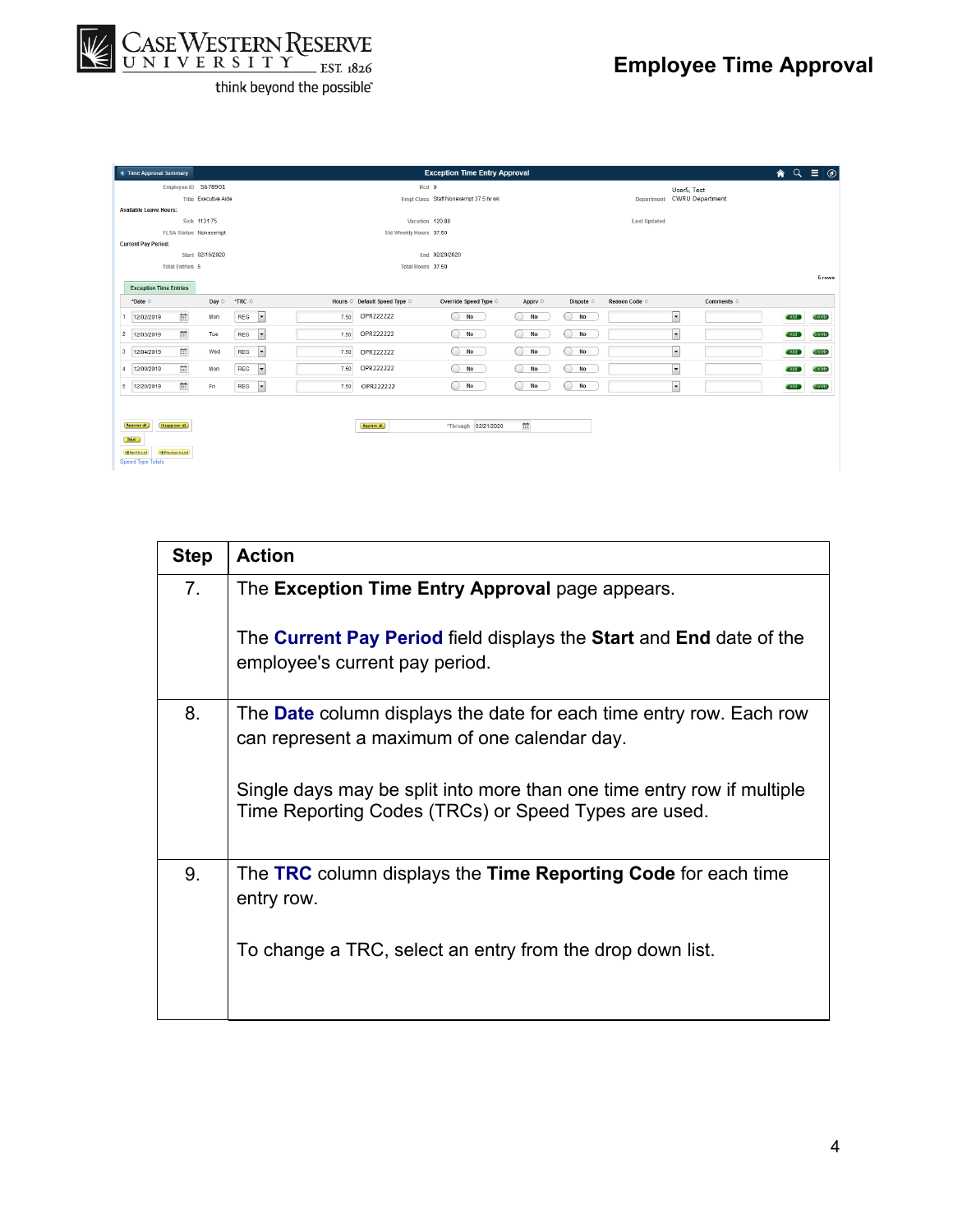

| <b>Step</b> | <b>Action</b>                                                                                                                                                     |
|-------------|-------------------------------------------------------------------------------------------------------------------------------------------------------------------|
| 10.         | The <b>Hours</b> field contains the total hours the employee worked for a<br>single time entry row.                                                               |
| 11.         | Click the Override Speed Type check box to enter a different Speed<br>Type and enter the new Speed Type code into the block provided.                             |
|             | Override Speed Type $\Diamond$<br>Speed Type $\Diamond$                                                                                                           |
|             | <b>Yes</b><br>OPR222244                                                                                                                                           |
| 12.         | Change the radio button to Yes into the <b>Appry</b> column for each time<br>entry row you wish to approve.                                                       |
|             | Dispute $\diamond$<br>Override Speed Type $\diamond$<br>Apprv 0                                                                                                   |
|             | No<br><b>Yes</b><br>No                                                                                                                                            |
|             | <b>Yes</b><br>No<br>No                                                                                                                                            |
|             | No<br>No<br>Yes                                                                                                                                                   |
|             | No<br>No<br>No                                                                                                                                                    |
|             |                                                                                                                                                                   |
| 13.         | If you disagree with the way an employee coded a particular time entry,<br>use the Dispute check box. You will need to contact the employee and<br>HR if need be. |
|             | Dispute $\diamond$<br>Apprv 0                                                                                                                                     |
|             | <b>Yes</b><br>No                                                                                                                                                  |
|             | <b>Yes</b><br>No                                                                                                                                                  |
|             |                                                                                                                                                                   |
|             |                                                                                                                                                                   |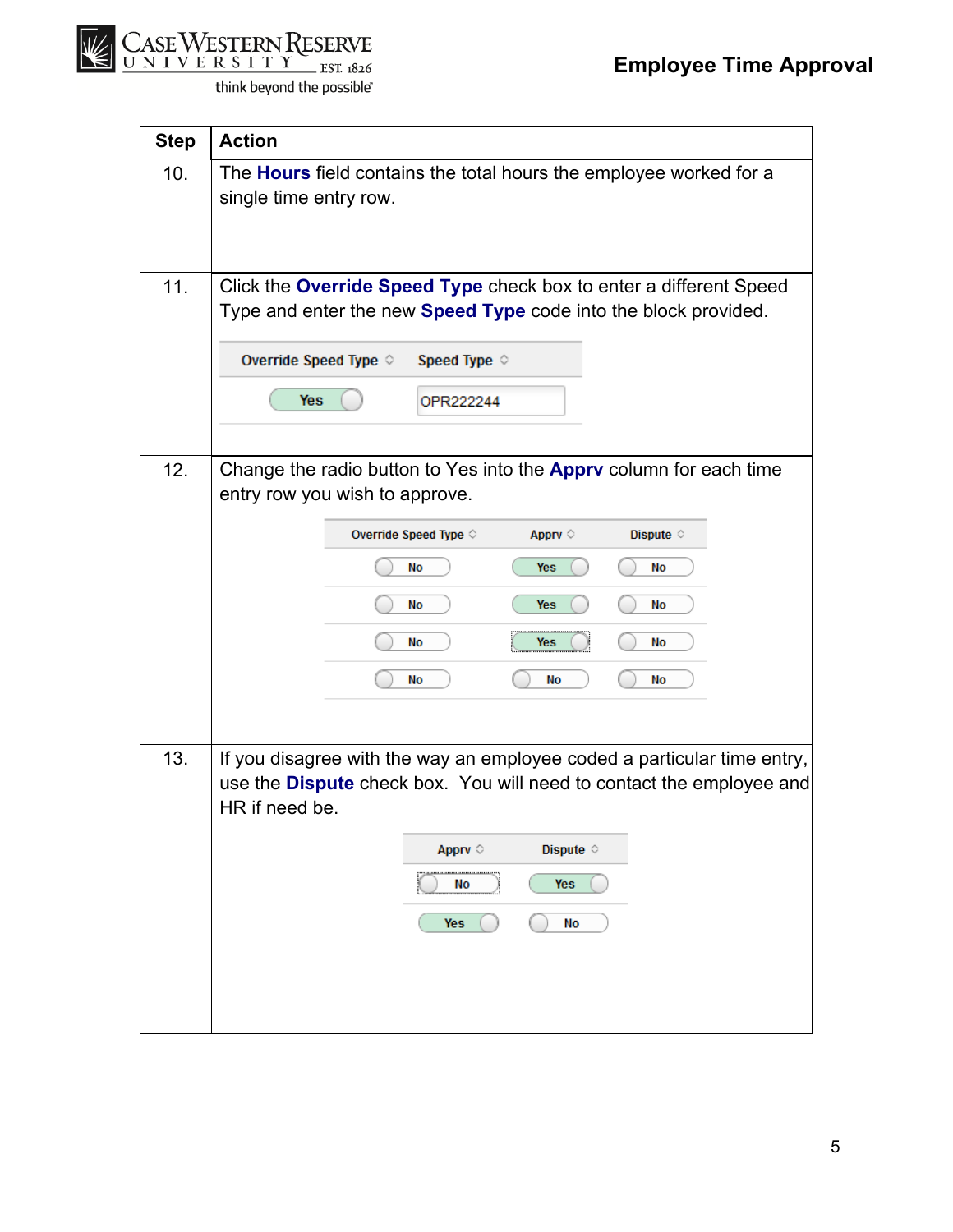

| <b>Step</b> | <b>Action</b>                                                                                                                                                                                                                                                  |
|-------------|----------------------------------------------------------------------------------------------------------------------------------------------------------------------------------------------------------------------------------------------------------------|
| 14.         | Non-exempt employees have a Reason Code drop down list for each<br>time entry row. This list contains descriptions that are typically entered<br>for non-standard TRCs and should only be used when the Reason<br>Code specifically applies to the time entry. |
|             | Dispute ©<br>Apprv $\heartsuit$<br>Reason Code ©                                                                                                                                                                                                               |
|             | Yes<br>No<br>٠                                                                                                                                                                                                                                                 |
|             | <b>Yes</b><br>No<br>Card Access After Hours<br><b>Fire Service</b>                                                                                                                                                                                             |
|             | <b>Yes</b><br>No<br><b>Fixed Coverage</b><br>Gratis                                                                                                                                                                                                            |
|             | No<br>No<br><b>Hold Over</b><br><b>Hold Over Absence</b>                                                                                                                                                                                                       |
|             | No<br>No<br><b>Hold Over Open Position</b><br>Meeting<br>Miscellaneous<br>Night Shuttle<br>面<br><b>Open Position</b><br>Pager Pay<br>Parking Maintenance<br><b>Special Event</b><br>Training<br><b>West Quad</b>                                               |
| 15.         | A <b>Comment</b> field is available to enter more information.                                                                                                                                                                                                 |
|             | <b>Comments ©</b>                                                                                                                                                                                                                                              |
|             |                                                                                                                                                                                                                                                                |
|             |                                                                                                                                                                                                                                                                |
| 16.         | You can add or remove time entry rows using the Add and Delete<br>buttons.                                                                                                                                                                                     |
|             | Add<br><b>Delete</b>                                                                                                                                                                                                                                           |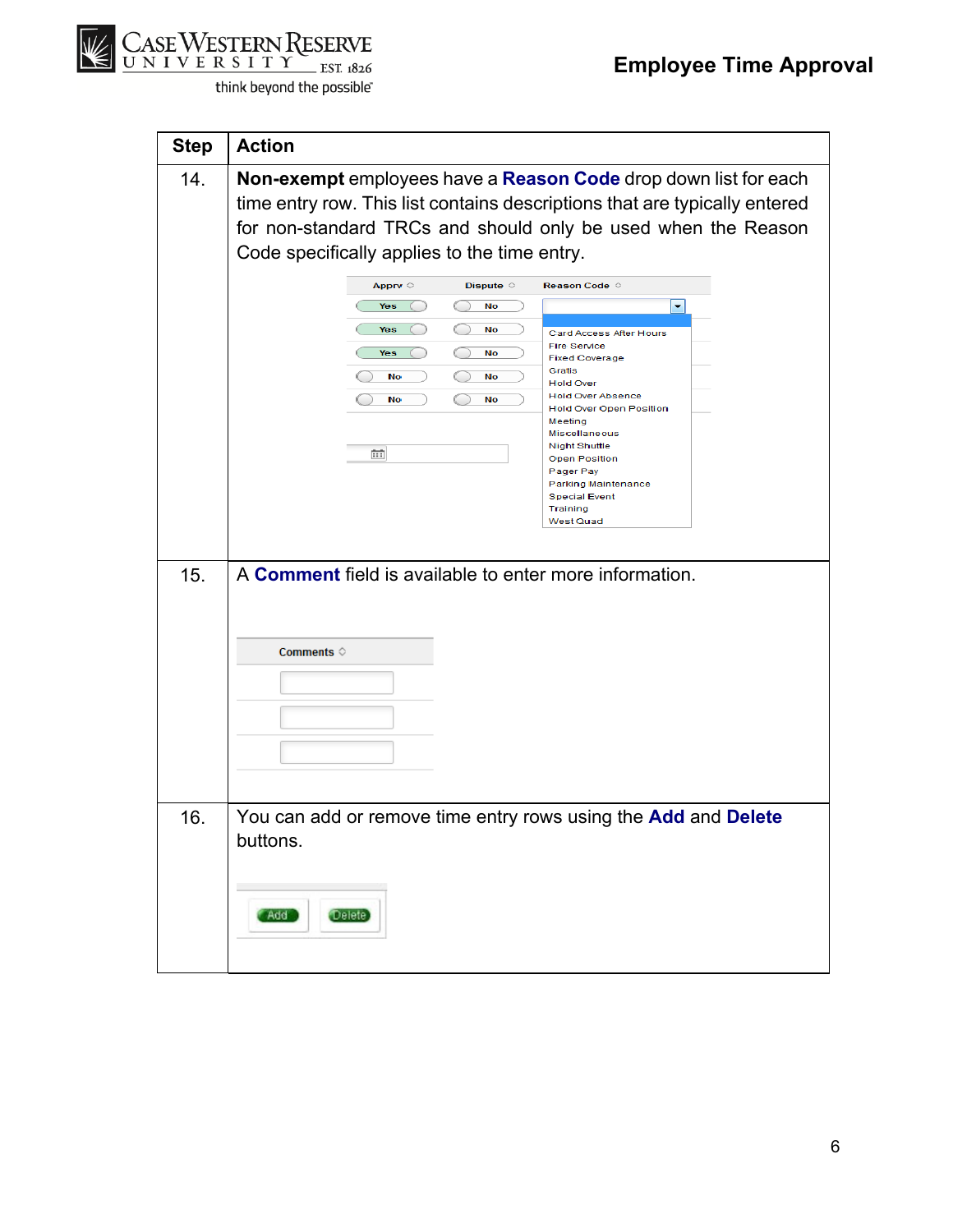

| <b>Step</b> | <b>Action</b>                                                                               |                                                                                                                |            |                    |        |  |
|-------------|---------------------------------------------------------------------------------------------|----------------------------------------------------------------------------------------------------------------|------------|--------------------|--------|--|
| 17.         | Non-exempt employee time sheets have helpful links included at the<br>bottom of the screen. |                                                                                                                |            |                    |        |  |
|             | Click the Speed Type Totals link.                                                           |                                                                                                                |            |                    |        |  |
|             | <b>Approve all</b>                                                                          | <b>Unapprove all</b>                                                                                           |            |                    |        |  |
|             | Save<br>↓ Next in List<br><b>Speed Type Totals</b>                                          | <b>↑ E</b> Previous in List                                                                                    |            |                    |        |  |
|             |                                                                                             | The Total Hours by Speed Type page displays the total hours per<br>TRC, Speed Type and Month for the employee. |            |                    |        |  |
|             | department's home Speed Type.                                                               | Note: Vacation, Sick and Holiday pay are provided from the                                                     |            |                    |        |  |
|             | Cancel                                                                                      | <b>Total Hours by Speed Type</b>                                                                               |            |                    | Done   |  |
|             | <b>Speed Type Totals</b>                                                                    |                                                                                                                |            |                    |        |  |
|             | <b>Month</b>                                                                                | <b>Speed Type</b>                                                                                              | <b>TRC</b> | <b>Total Hours</b> |        |  |
|             | 2019 - December                                                                             | <b>HOL</b>                                                                                                     | HOL.       |                    | 30.00  |  |
|             | 2019 - December                                                                             | <b>OPR22222</b>                                                                                                | <b>REG</b> |                    | 135.00 |  |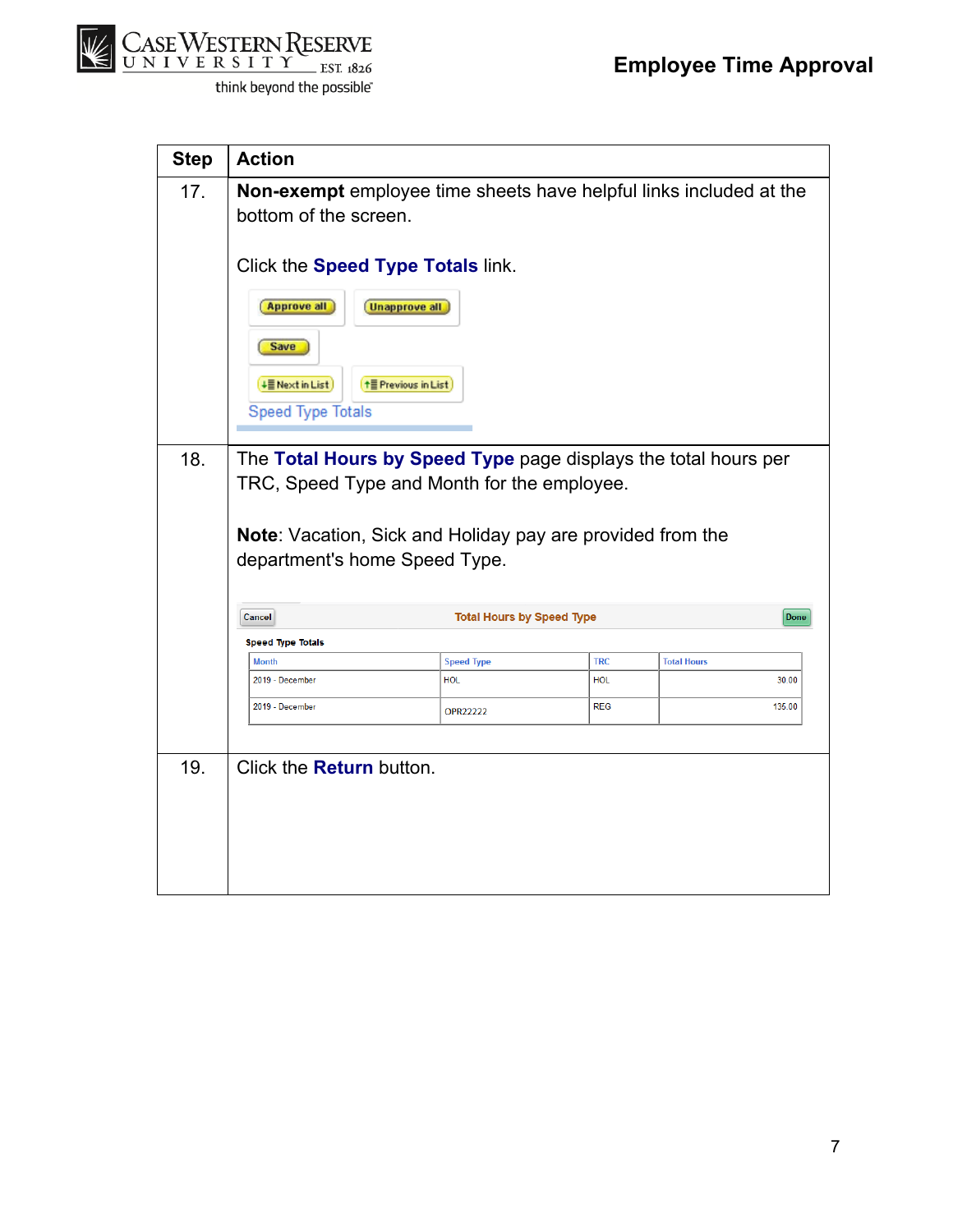

| <b>Step</b> | <b>Action</b>                                                                                    |            |  |  |  |
|-------------|--------------------------------------------------------------------------------------------------|------------|--|--|--|
| 20.         | To approve all employee time entry rows up to the current date, click<br>the Approve All button. |            |  |  |  |
|             | <b>Note:</b> The current system date is initially displayed in the <b>Through</b><br>field.      |            |  |  |  |
|             | <b>Approve all</b><br>*Through                                                                   | 02/21/2020 |  |  |  |
|             |                                                                                                  |            |  |  |  |

Payroll cut-off dates can be found at this link: *http://www.case.edu/controller/*

Time entry must be completed and approved by the appropriate cut-off dates.

| <b>Step</b> | <b>Action</b>                                                                                                                                                                                                                   |
|-------------|---------------------------------------------------------------------------------------------------------------------------------------------------------------------------------------------------------------------------------|
| 21.         | Note: Clicking the Approve all button (without the Through Date)<br>may cause future time entry rows to be approved. It is university<br>policy that time cannot be approved in advance of the employee<br>actually working it. |
| 22.         | To remove the approval check marks from all time entry rows, click<br>the <b>Unapprove All</b> button.                                                                                                                          |
| 23.         | Click the <b>Save</b> button.                                                                                                                                                                                                   |
| 24.         | Click the <b>Return</b> button.                                                                                                                                                                                                 |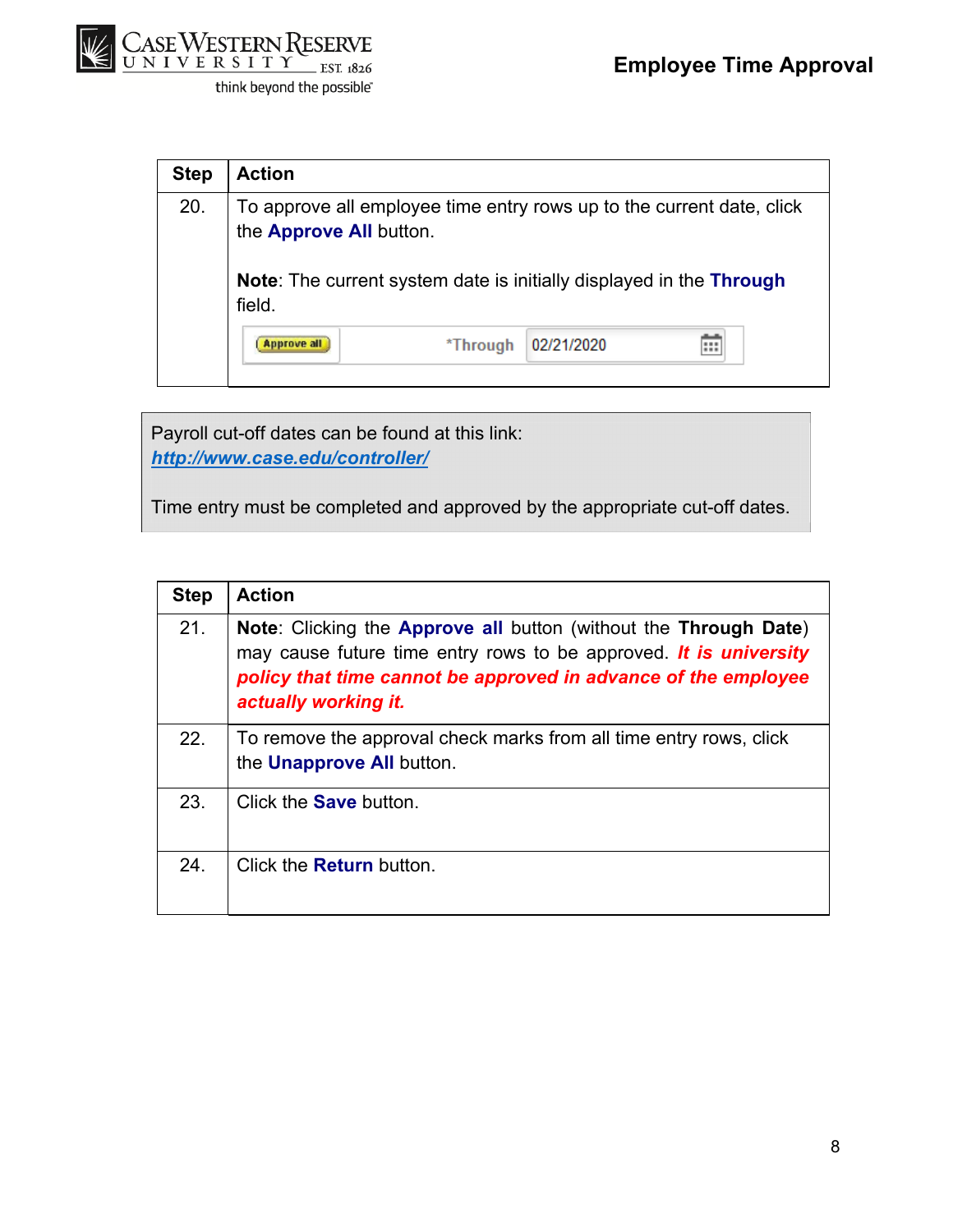

| <b>Step</b> | <b>Action - Staff Hybrid Work Program</b>                                                                                                                        |
|-------------|------------------------------------------------------------------------------------------------------------------------------------------------------------------|
| 25.         | Managers will be required to approve all remote work time for both<br>exempt and non-exempt employees.<br>https://case.edu/hr/worklife/staff-hybrid-work-program |
| 26.         | Exempt employees will have one TRC code for the work from<br>program: REGEH                                                                                      |
|             | 09/13/2021<br>崗<br>REGEH v<br>46<br>Mon<br>8.00<br>No<br>No<br>$\check{~}$                                                                                       |
|             | 09/14/2021<br>曲<br>REG<br>8.00<br>No<br>No<br>47<br>Tue<br>$\check{ }$<br>$\checkmark$                                                                           |
|             | 益<br>09/15/2021<br>Wed<br><b>REG</b><br>8.00<br>No<br>No<br>48<br>$\checkmark$<br>$\check{~}$                                                                    |
|             | 09/16/2021<br>崗<br>Thu<br>REGEH v<br>No<br>49<br>8.00<br>No<br>$\check{~}$                                                                                       |
|             | 09/17/2021<br>岡<br>Fri<br><b>REG</b><br>No<br>No<br>50<br>$\check{ }$<br>8.00<br>$\checkmark$                                                                    |
| 27.         | Approvers will approve time rows as indicated in previous steps and<br>click the <b>Save</b> button before leaving the page.                                     |
|             | REGEH v<br>09/13/2021<br>崗<br>8.00<br>46<br>Mon<br>Yes<br>No                                                                                                     |
|             | 崗<br>8.00<br>Yes<br>47<br>09/14/2021<br>Tue<br><b>REG</b><br>No<br>$\checkmark$                                                                                  |
|             | 崗<br><b>REG</b><br>Yes<br>09/15/2021<br>Wed<br>8.00<br>No<br>48<br>$\checkmark$                                                                                  |
|             | 崗<br>REGEH v<br>Yes<br>09/16/2021<br>Thu<br>8.00<br>No<br>49                                                                                                     |
|             | 筒<br>8.00<br>09/17/2021<br>Fri<br><b>REG</b><br>Yes<br>50<br>No<br>$\check{ }$                                                                                   |
|             | <b>Save</b>                                                                                                                                                      |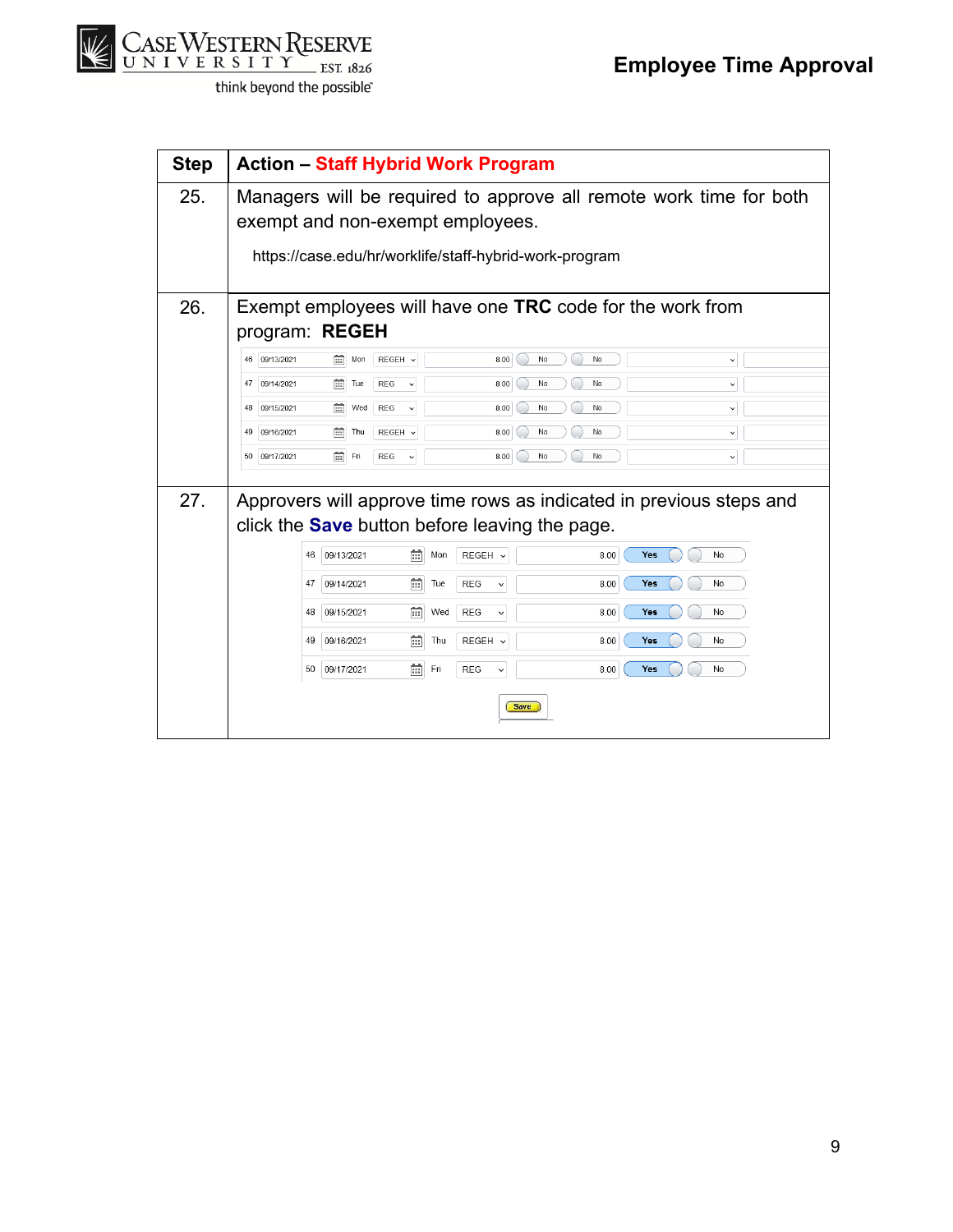

| <b>Step</b> | <b>Action – Staff Hybrid Work Program</b>                                                                                                                                       |                                                                                                                                         |                               |                                                                     |  |
|-------------|---------------------------------------------------------------------------------------------------------------------------------------------------------------------------------|-----------------------------------------------------------------------------------------------------------------------------------------|-------------------------------|---------------------------------------------------------------------|--|
| 28.         |                                                                                                                                                                                 | Non-Exempt employees will have two different codes depending on<br>whether they worked <b>approved</b> overtime while working remotely. |                               |                                                                     |  |
| 29.         | Each of the new TRC codes also requires a certification from the<br>employee of the hours worked remotely. That certification is<br>populated in the Reason Code drop down box. |                                                                                                                                         |                               |                                                                     |  |
|             | Code                                                                                                                                                                            | Reason                                                                                                                                  |                               | <b>Certification</b>                                                |  |
|             | <b>REGWH</b>                                                                                                                                                                    | Normal hours worked with no<br>overtime<br>Normal hours worked with<br>overtime                                                         |                               | Certified-WAH Reg Hours                                             |  |
|             | <b>RGWHO</b>                                                                                                                                                                    |                                                                                                                                         |                               | Certified-WAH Reg/OT Hours                                          |  |
| 30.         |                                                                                                                                                                                 | Non-Exempt employees not working overtime will use the REGWH                                                                            |                               |                                                                     |  |
|             | TRC code. The Reason Code field also must be updated to certify                                                                                                                 |                                                                                                                                         |                               |                                                                     |  |
|             | that the employee worked the entered hours remotely.                                                                                                                            |                                                                                                                                         |                               |                                                                     |  |
|             | 09/20/2021<br>曲<br>8                                                                                                                                                            | Mon<br>REGWH v                                                                                                                          | 7.50 OPR29988<br>No           | No<br>$\mathsf{No}$<br>Certified-WAH Reg Hours                      |  |
|             | 益<br>9<br>09/21/2021                                                                                                                                                            | Tue<br>REG<br>$\checkmark$                                                                                                              | No<br>7.50<br>OPR29988        | No<br>No                                                            |  |
|             | 益<br>10 09/22/2021                                                                                                                                                              | Wed<br>REG<br>$\check{~}$                                                                                                               | No<br>7.50<br>OPR29988        | No<br>No                                                            |  |
|             | 11 09/23/2021<br>益                                                                                                                                                              | Thu<br>REGWH ~                                                                                                                          | <b>OPR29988</b><br>No<br>7.50 | No<br>No<br>Certified-WAH Reg Hours                                 |  |
|             | 益<br>12 09/24/2021                                                                                                                                                              | Fri<br>REG<br>$\checkmark$                                                                                                              | <b>OPR29988</b><br>No<br>7.50 | No<br>No                                                            |  |
| 31.         |                                                                                                                                                                                 | click the <b>Save</b> button before leaving the page.                                                                                   |                               | Approvers will approve time rows as indicated in previous steps and |  |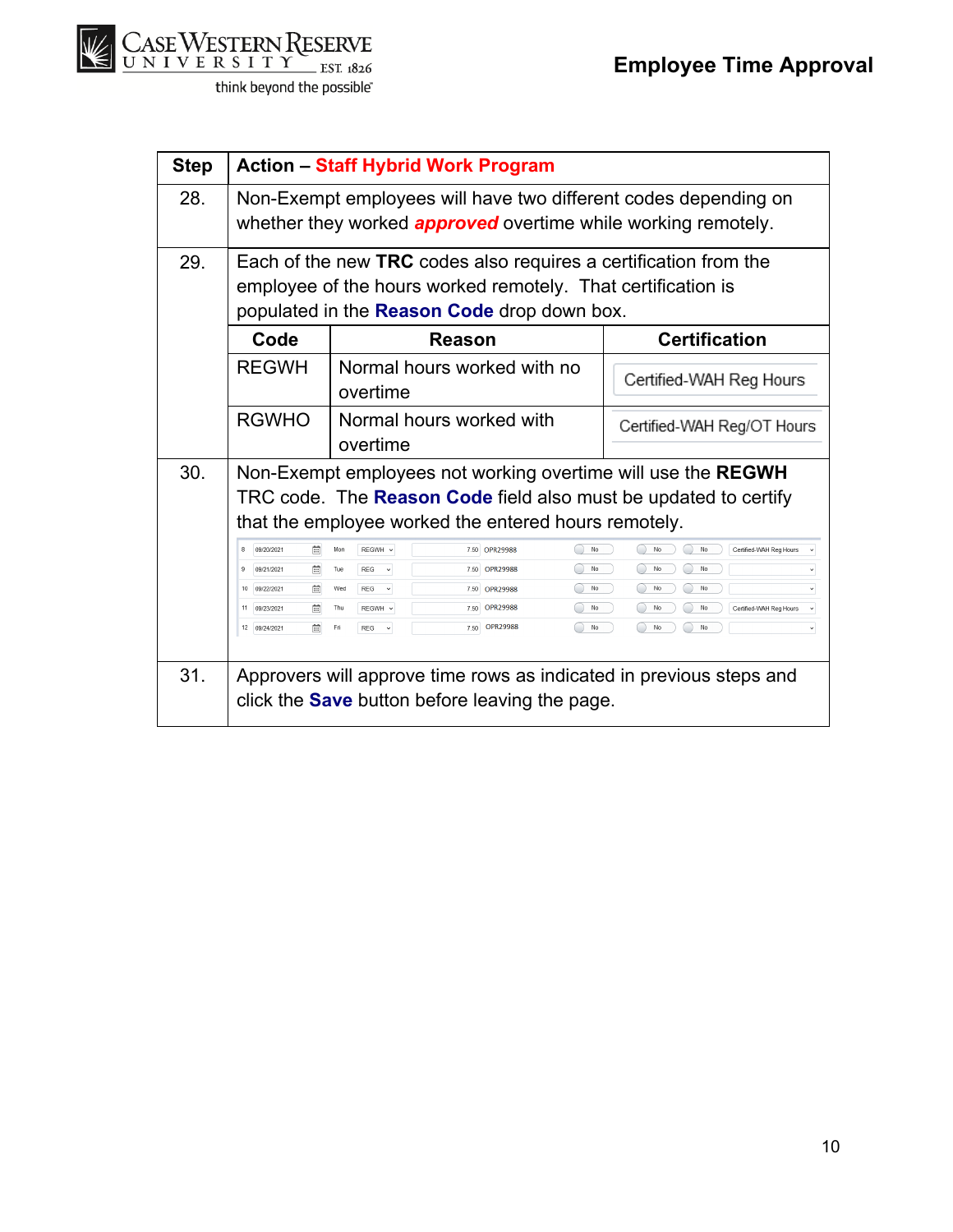

| <b>Step</b> | <b>Action – Staff Hybrid Work Program</b>                                                             |  |  |  |  |
|-------------|-------------------------------------------------------------------------------------------------------|--|--|--|--|
| 32.         | For Non-Exempt employees working <b>approved</b> overtime the                                         |  |  |  |  |
|             | <b>RGWHO</b> TRC code will be used. The <b>Reason Code</b> field also must                            |  |  |  |  |
|             | be updated to certify that the employee worked remotely with                                          |  |  |  |  |
|             | overtime.                                                                                             |  |  |  |  |
|             | 13 09/27/2021<br>曲<br>Mon<br>No<br>No<br>7.50 OPR299988<br>No.<br>REGWH v<br>Certified-WAH Reg Hours  |  |  |  |  |
|             | 曲<br>OPR299988<br>No<br>No<br>14<br>09/28/2021<br>Tue<br><b>REG</b><br>7.50<br>No<br>$\checkmark$     |  |  |  |  |
|             | 曲<br>15 09/29/2021<br>Wed<br>No<br>REG<br>7.50 OPR299988<br>No<br>No.<br>$\checkmark$                 |  |  |  |  |
|             | 曲<br>16<br>09/30/2021<br>Thu<br>OPT<br>7.50 OPR299988<br>No<br>No<br>No                               |  |  |  |  |
|             | 17 09/30/2021<br>曲<br>7.50 OPR299988<br>No<br>Thu<br><b>OTS</b><br>No<br>No<br>$\check{~}$            |  |  |  |  |
|             | 曲<br>7.50 OPR299988<br>18<br>09/30/2021<br>Thu<br>RGWHO v<br>No<br>No<br>Certified-WAH Rea/OT Hours ~ |  |  |  |  |
|             | Overtime will be entered the same, whether working remotely or from                                   |  |  |  |  |
|             | campus. Overtime will not be paid until the supervisor has approved                                   |  |  |  |  |
|             | the time.                                                                                             |  |  |  |  |
|             |                                                                                                       |  |  |  |  |
| 33.         | Approvers will approve time rows as indicated in previous steps and                                   |  |  |  |  |
|             | click the <b>Save</b> button before leaving the page.                                                 |  |  |  |  |
|             |                                                                                                       |  |  |  |  |